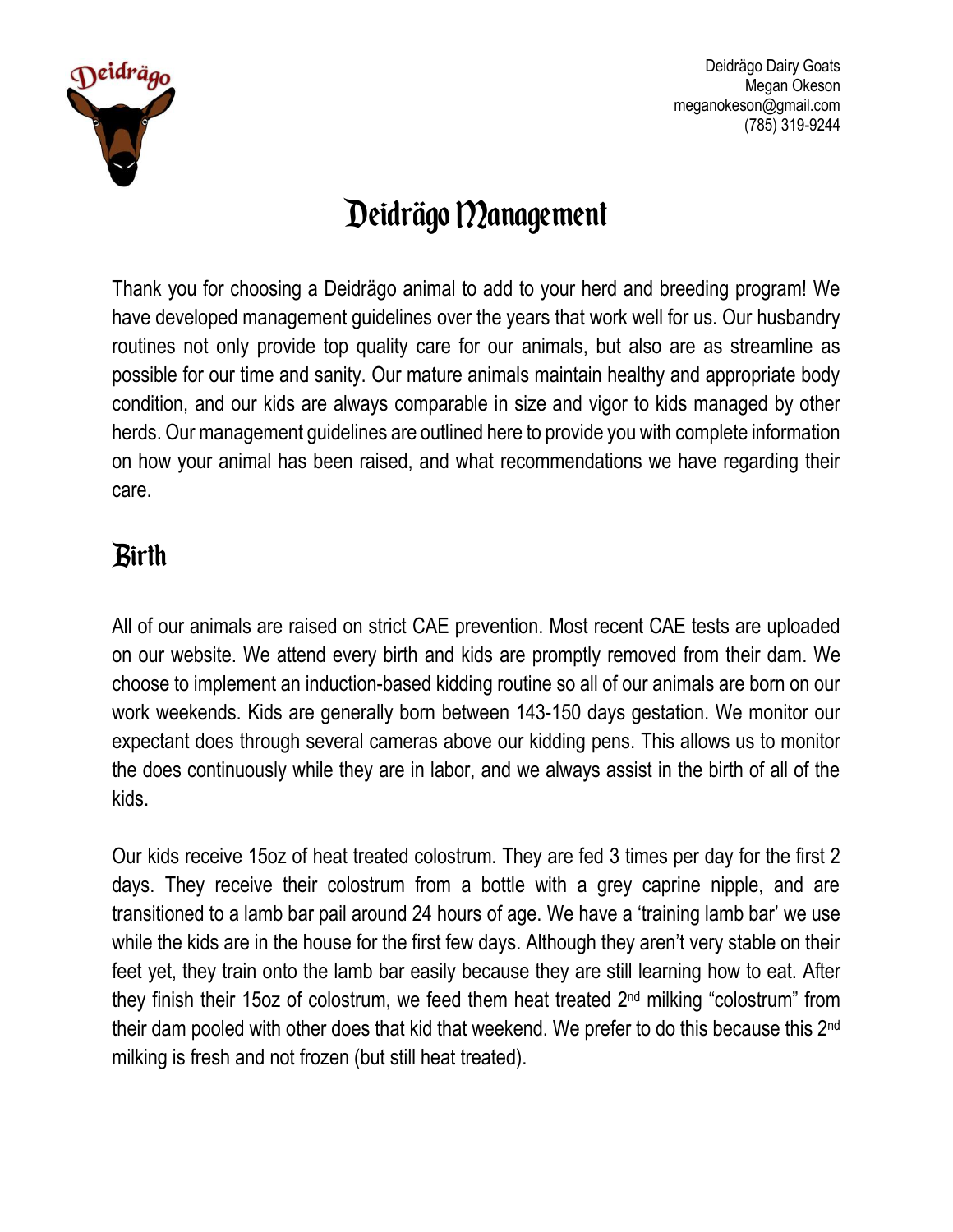



Training lamb bar

#### 0-4 weeks

Our feeding program is based on the principle that a very generous amount of milk is required for the kids to reach their full potential. When a kid is very young, we believe they will grow the best and be the healthiest when they are allowed to eat many small meals continuously throughout the day.

Our kids receive free choice pasteurized milk from lamb bars they have 24/7 access to until at least 4 weeks of age. Our kids at this age will be accustomed to eating 2-4 quarts of milk per day, with no limit on their consumption. Because they have constant access to their milk, they will pace themselves and consume what they are comfortable with. Our kids always have access to high quality alfalfa hay and a small amount of Purina Noble Goat feed (now called Goat Grower). They start nibbling their hay at this age.

When you receive your Deidrägo baby, you must have the grey caprine nipples on hand. Your baby will be accustomed to eating on a lamb bar, but most can transition to a bottle with a grey caprine nipple. You must also give your kid access to high quality alfalfa hay at this age.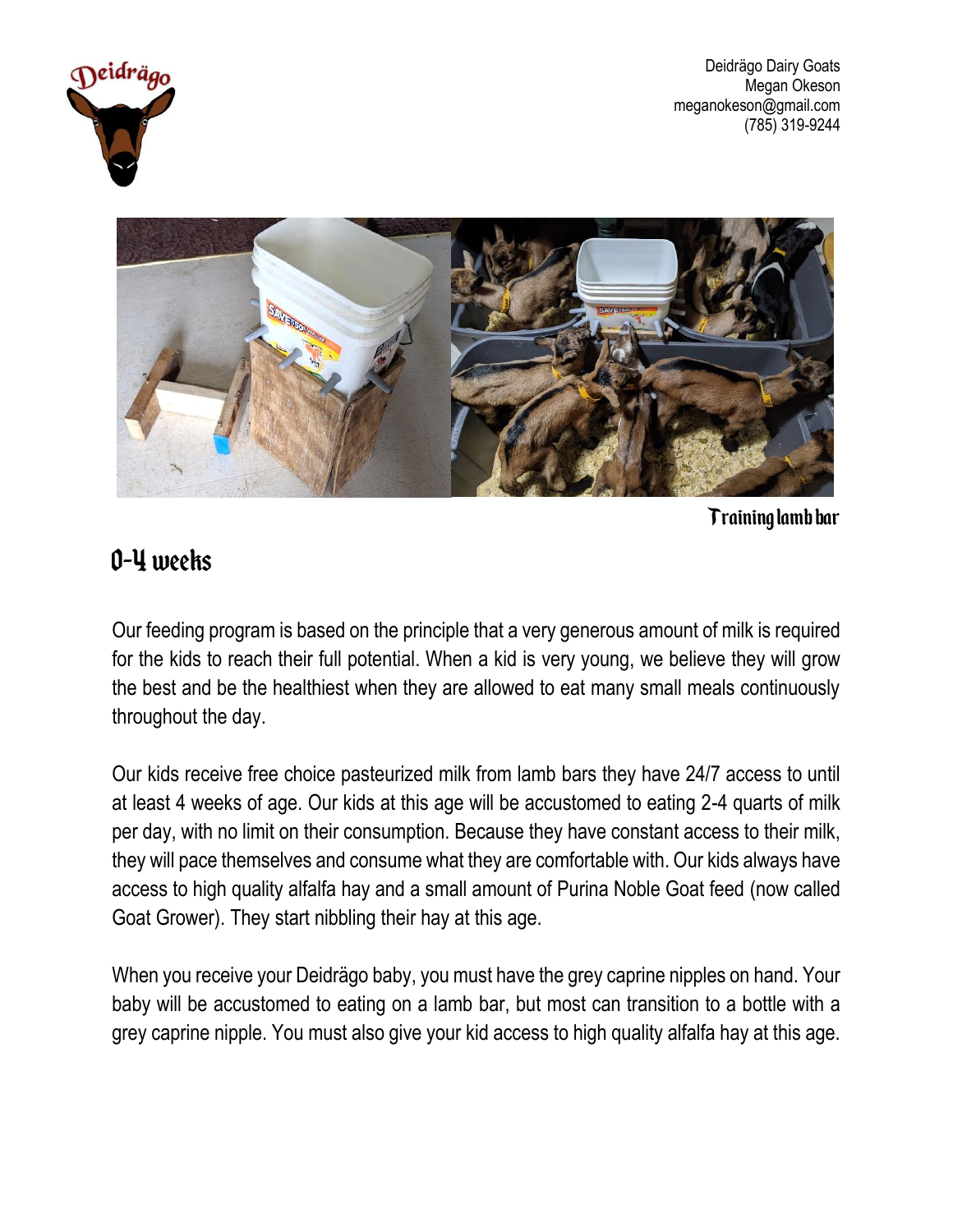

Coccidia prevention is extremely important. There are many successful prevention programs out there. We are using a new product, Pro-Bac-C, starting in 2020, due to the availability issue of other products like Dimethox. Generally we start daily coccidi prevention in mid-March, when most kids are around 2 weeks of age. Prevention is extremely important to manage coccidiosis, and that includes feeding your kids in feeders they cannot get their feet into. We feed our growing kids hay and grain through stock panels that they have to reach through to minimize this. At this age, our babies are in pens that are located in our shop. It has a cement floor that is cleaned and sanitized regularly, decreasing the exposure they have to organisms in the earth (including coccidia).

Our babies are normally disbudded at 9-10 days of age. They are tattooed a week later and they receive their first CD/T vaccine at that time. We use Boehringer Ingelheim Bar Vac CD/T and recommend this brand. **Reminder: Our Oberhasli and Experimental animals are** *tail tattooed***.** 

#### 4 to 8 weeks

At this time, we transition our kids to eating two meals per day. They still get access to as much milk as they want, and will generally eat about 3 quarts of milk per day. They will also begin to intake a fair amount of alfalfa hay at this time.

Our kids receive their second CD/T and first Pasteurella vaccines at this age. We will update you with their vaccination dates when you receive your kid. They will be on the coccidia prevention program mentioned earlier. Our kids have access to free choice clean water and trace mineral salt at all times. We generally deworm our kids with Panacur once a day for three days at this age.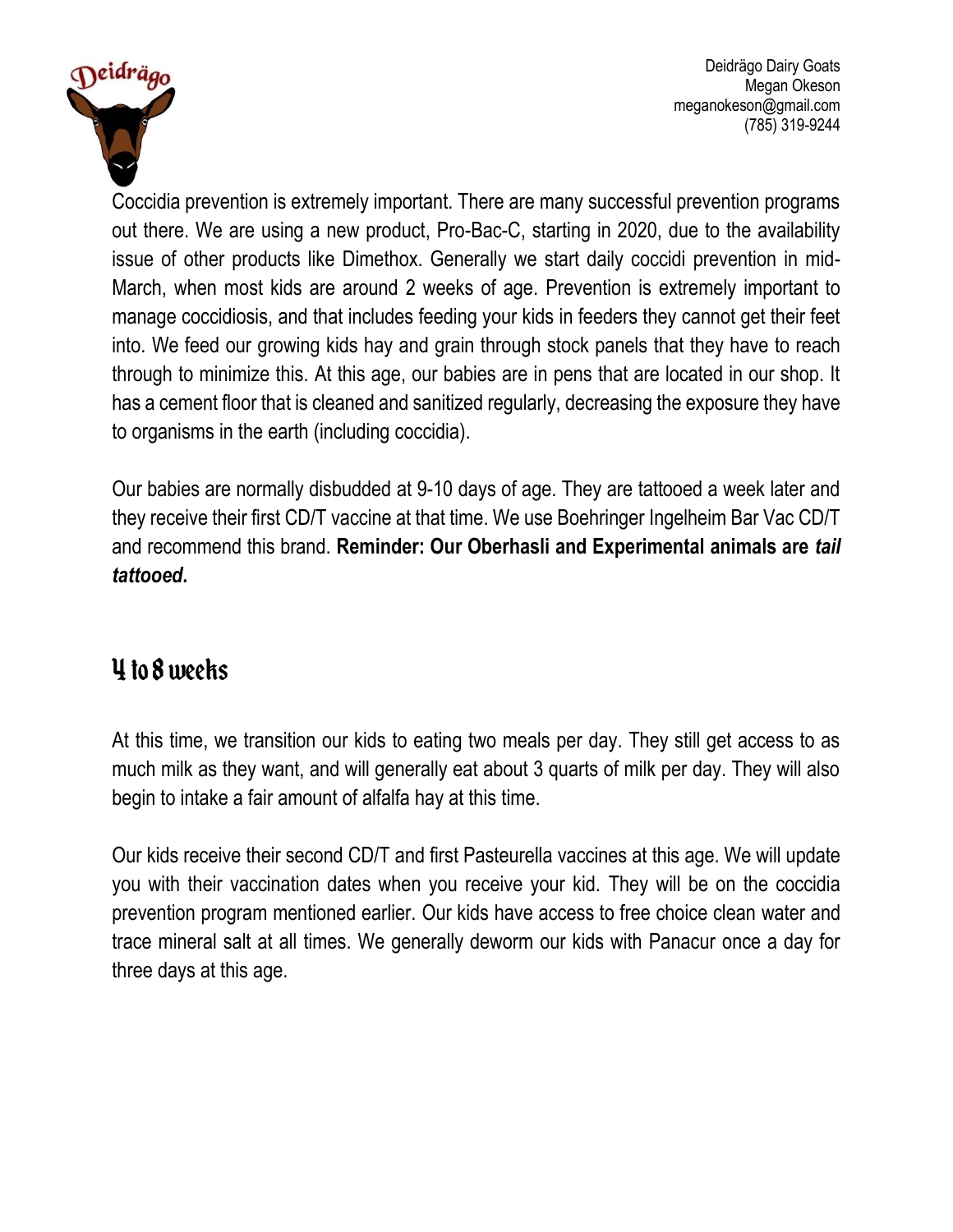

After 8 weeks of age, our kids begin to receive a rationed amount of milk. They receive 1 quart twice a day (or a half gallon of milk per kid per day). Their consumption of alfalfa should be significant and their interest in grain (Purina Noble Goat) should be increasing. Physiologically, their rumens are developing and they are able to eat a good quantity of solid food. Rationing their milk encourages them to intake solid food. At 8 weeks of age, they only have access to a small amount of grain. Around 10 weeks of age, they will become more interested in eating grain and will be given access to more (up to 0.5-0.7 pounds per kid per day). Remember to make all feed transitions slowly.

For coccidia prevention, they will still be receiving treatment in their milk. Purina Noble Goat is medicated with a coccidiostat, and at 12 weeks of age is generally all the prevention they need. Our kids will receive their final CD/T and Pasteurella vaccines at this time.

#### 12 weeks and older

We strongly believe that in a non-dairy setting, no kid should be weaned before 12 weeks old, and only if they are consuming a significant amount of solid food. We routinely wean our bucklings at this age, but choose to feed our doelings milk until the fall. At 12 weeks old, we will start feeding our kids their rationed amount of 1 quart of milk only once per day. We maintain our doelings on this feeding regiment until the beginning of September. We feed our bucklings once per day for at least one week before fully weaning them. As we wean the 12 week old buck kids, we will dilute the milk in their lamb bars 50/50 with water for a few days, and then just give them water in their lamb bars for a few days.

We also slowly increase the amount of grain they are receiving during this time, never offering them more than 1-1.25 pounds of grain per kid per day. Now that our kids are eating a significant amount of Noble Goat, it should be adequate coccidia prevention. Our kids will generally be dewormed again (Valbazen) at 12 weeks of age.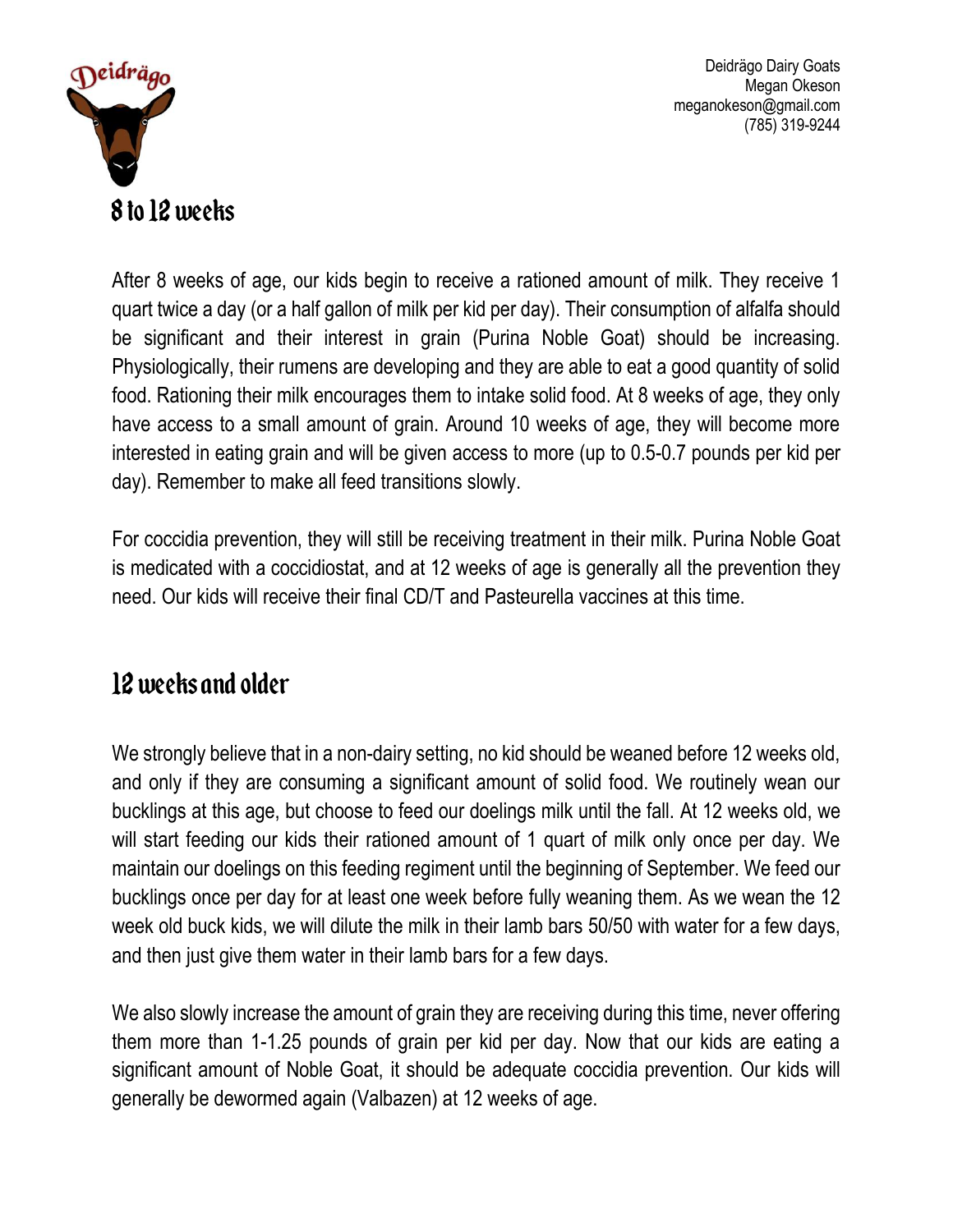

### Kid Raising Overview

We have had a strict CAE prevention program since we started our herd and highly recommend that unpasteurized goat milk NEVER be fed to replacement stock. We continue to pasteurize even though our whole herd tests negative for CAE annually (in the winter). Even though our animals test negative, we feel this strict program is necessary because we expose our goats to outside animals when we go to shows.

If you don't have a source of pasteurized goat milk to raise your kid, we strongly recommend using pasteurized whole cow milk from the grocery store. We successfully supplement our kids with calf milk replacer, but always have it mixed at 50% strength and only up to half of what they consume. Again, you must have grey caprine nipples to feed your kids with.

We also strongly believe in vaccinating for CD/T and Pasteurella. CD/T is important to protect them from metabolic disorders. Having a steady, regular feeding program and avoiding drastic changes in feed is also extremely important to raise healthy animals. We recommend having a bottle of C & D Antitoxin on hand just in case. Pasteurella is a pneumonia (bacterial) vaccine, and is especially important for animals that travel and go to shows. We strongly recommend you maintain a biannual or at least annual vaccination program for CD/T and Pasteurella.

### Air Transport Recommendations

If you choose to have your Deidrägo baby flown to you, we recommend having a 20oz bottle of milk with you when you pick them up from the airport. Because of the stress of transport, we recommend feeding them a rationed amount of milk for the next 24 hours or so. (20 oz every 6-8 hours). Diluting their milk with electrolytes (50/50) may be a good idea for extended transport.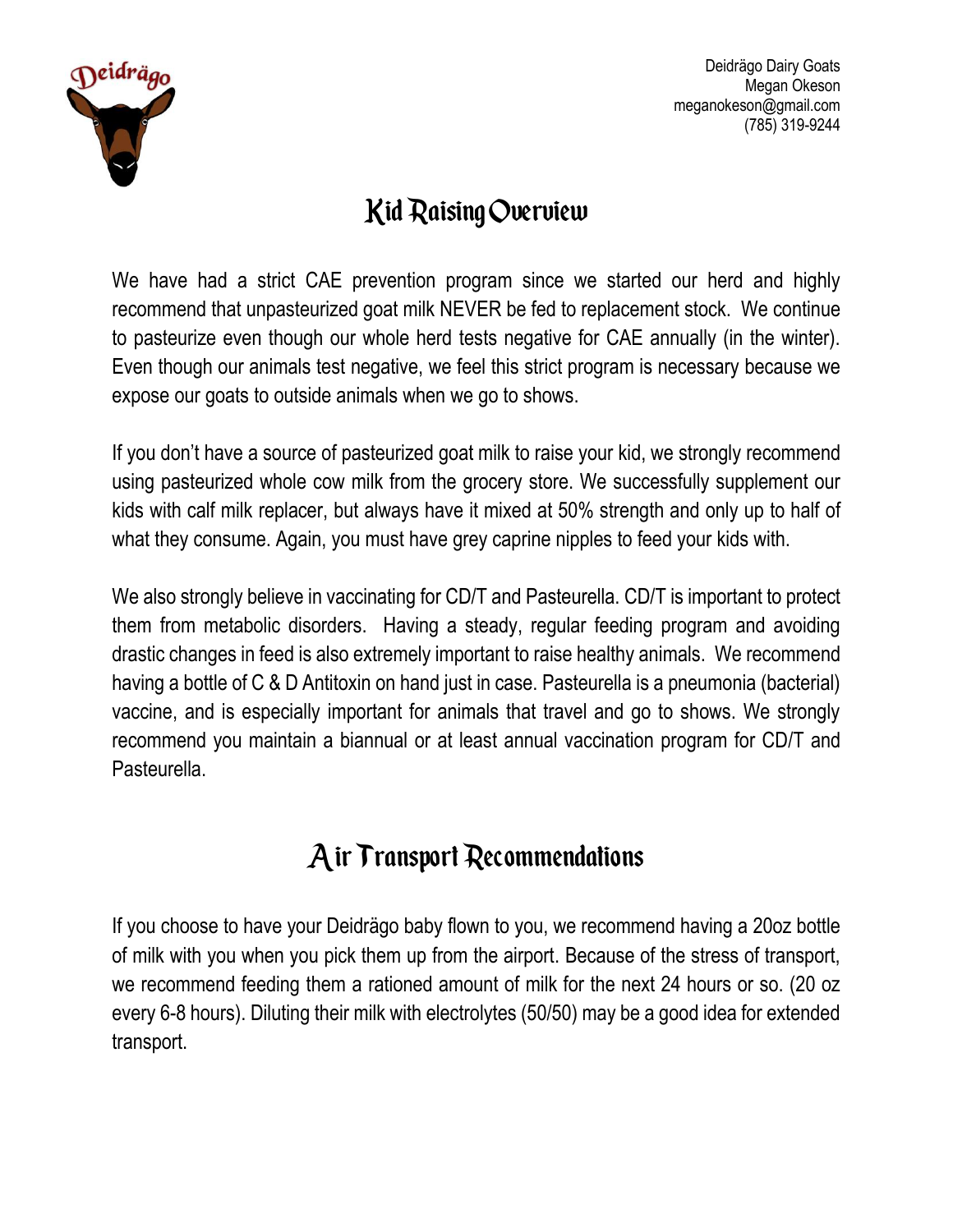

#### 6 months and beyond

Our animals always receive free choice access to high quality alfalfa hay, clean water, and trace mineral salt. We exclusively feed Purina Noble Goat to our kids and all of our bucks. In addition to a coccidiostat, Noble Goat contains ammonium chloride, a urinary acidifier. Our does receive a 12% protein all stock feed year round. In September, we transition our doelings off of Purina Noble Goat and onto the all stock feed. Our does (doelings and mature does) receive 1-1.25 lbs of all stock feed once per day year round. In the fall, our mature does will gain body condition, generally getting slightly fat. We have found they cope much better with late pregnancy and lactation in the spring when their body condition score reaches 3.5-4 out of 5 during their dry period. In the winter, we will supplement our does with free choice grass hay (generally through a round bale in their pasture).

The day after a doe kids, they receive a CD/T vaccine, a Lysigin vaccine (Staph Aureus) and are dewormed. We use an injectable mineral supplementation, Multimin 90, which is a chelated source of copper, selenium, zinc, and manganese. The first time we clip our does in May, we vaccinate for Pasteurella and will deworm them again with Valbazen. Multimin may be repeated at this time, on an individual basis, with a minimum of 30 days between injections. In August, we update everything on all of the animals at the same time (generally when we are clipping for the fall shows). We vaccinate all of the animals (CD/T, Pasteurella, Lysigin), deworm them, and give copper and selenium supplementation (with a copper bolus and Muse). Good management is important at this time to ensure animals are entering breeding season healthy and thriving.

All of our mature animals have access to large grass pastures. Having pasture access does mean we have to be vigilant with our deworming program. However, the health and happiness our animals have with all that room is extremely important to us. We also routinely provide our animals with enrichment. They receive small amount of treats (animal crackers on the milk stand) and veggies in their pens.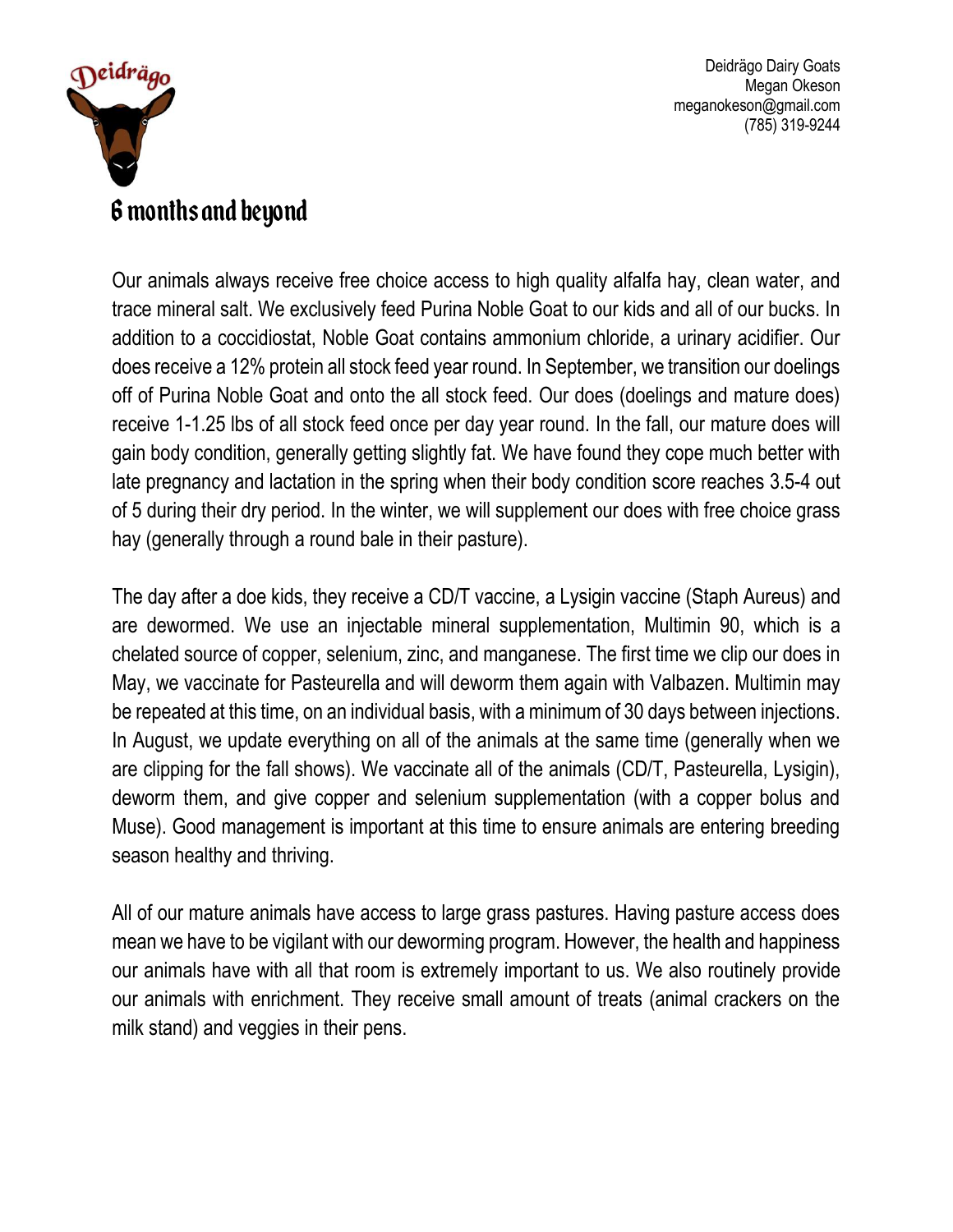

We also have lots of toys for our animals, from jumping platforms to dirt piles and rubber balls. Our herd is also protected by a loving pair of Great Pyrenees. Our LGDs have access to all of our mature goat pens, and often are relaxing with their goats.

### Buck Management

Bucks receive their vaccines twice per year, copper and selenium twice per year, and are dewormed two-three times per year. We do their management similarly to the does as is outlined above, with the "day after kidding" and "May" things generally done at the same time sometime in the spring. Although our bucks are never shown, keeping management consistent across the herd protects the overall herd health. Doing the bucks' fall management in August optimizes their health for breeding season, and mineral supplementation is very important for semen quality (especially for collection).

Prevention of urinary calculi is extremely important in management of bucks. As bucklings, our kids receive Noble Goat up to 1-1.25 lbs per day. During breeding season, we will increase their access to 2-2.5 lbs of grain per day as they go into rut. Losing body condition is a normal part of the physiological changes bucks go through during rut, but with proper feeding this stress can be minimized. Our bucks will regain their body condition in winter, once again approaching a body condition score of 3 out of 5. We normally move our bucklings (now yearlings) into the pen with our mature bucks in the spring. Once all of the bucks are adjusted (generally by April) we start to reduce their grain consumption. By May, our bucks are taken completely off grain.

Urinary calculi (stone formation in the bladder) is caused by a low calcium: phosphorus ratio in the diet as well as being over conditioned. Alfalfa is high in calcium, and grass and grain are high in phosphorus. The key is to first manage your buck's body condition by adding in alfalfa, and then adding in grain. A buck should NEVER be fed only grass hay, or grass hay and grain. The physiological and behavioral changes a buck goes through during rut causes him to expend a lot of extra calorie. We begin feeding our bucks grain again in August, slowly increasing their consumption up to 2-2.5 lbs per animal per day.